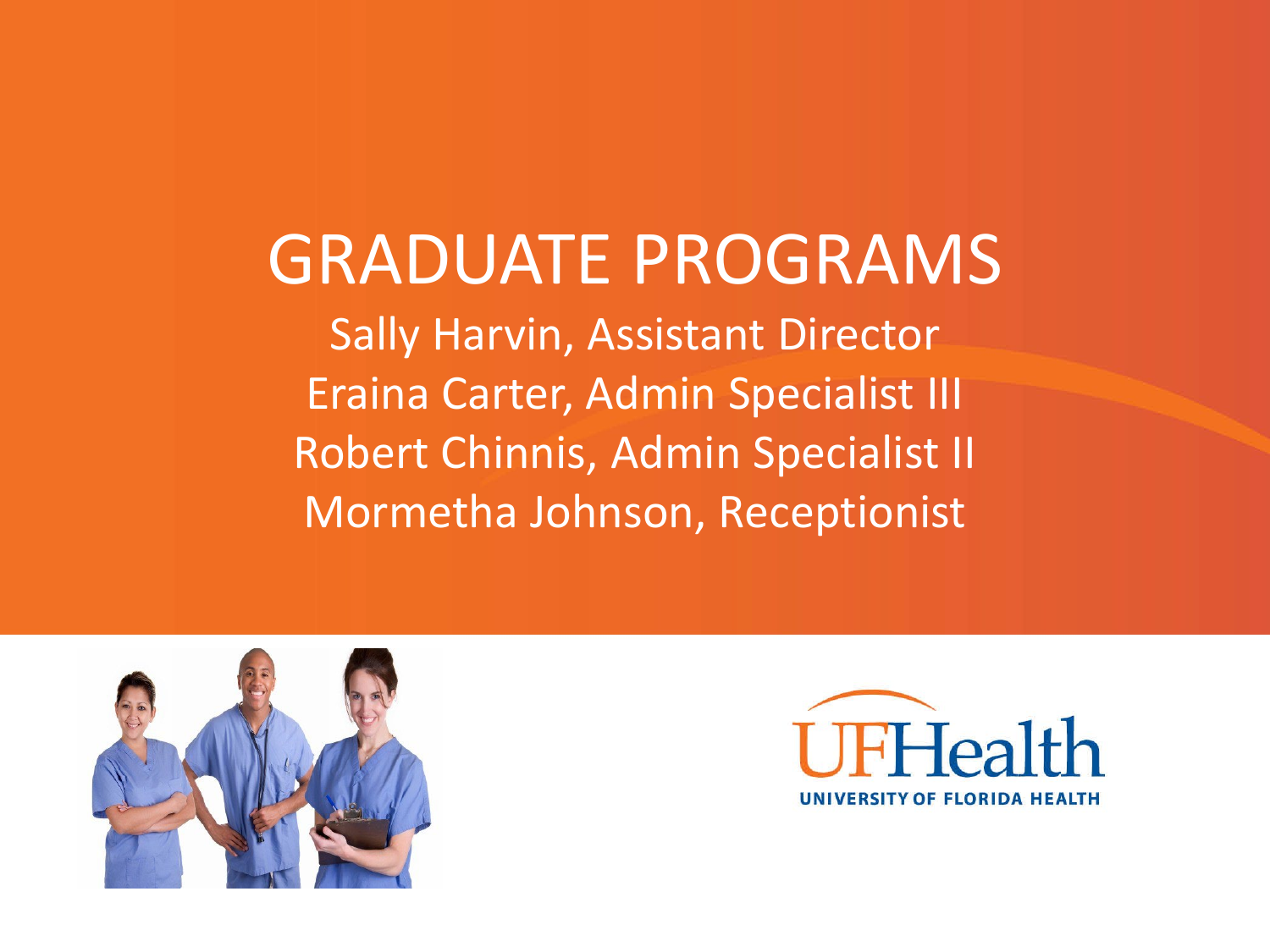

## **Graduate Programs**

- **Residents and Fellows in ACGME Approved Programs**
- **Adjunct Clinical Post-Doc Associates (Advanced Fellows) in NON-ACGME**
- **Graduate Assistants**
- **Pre/Post Doc Fellows**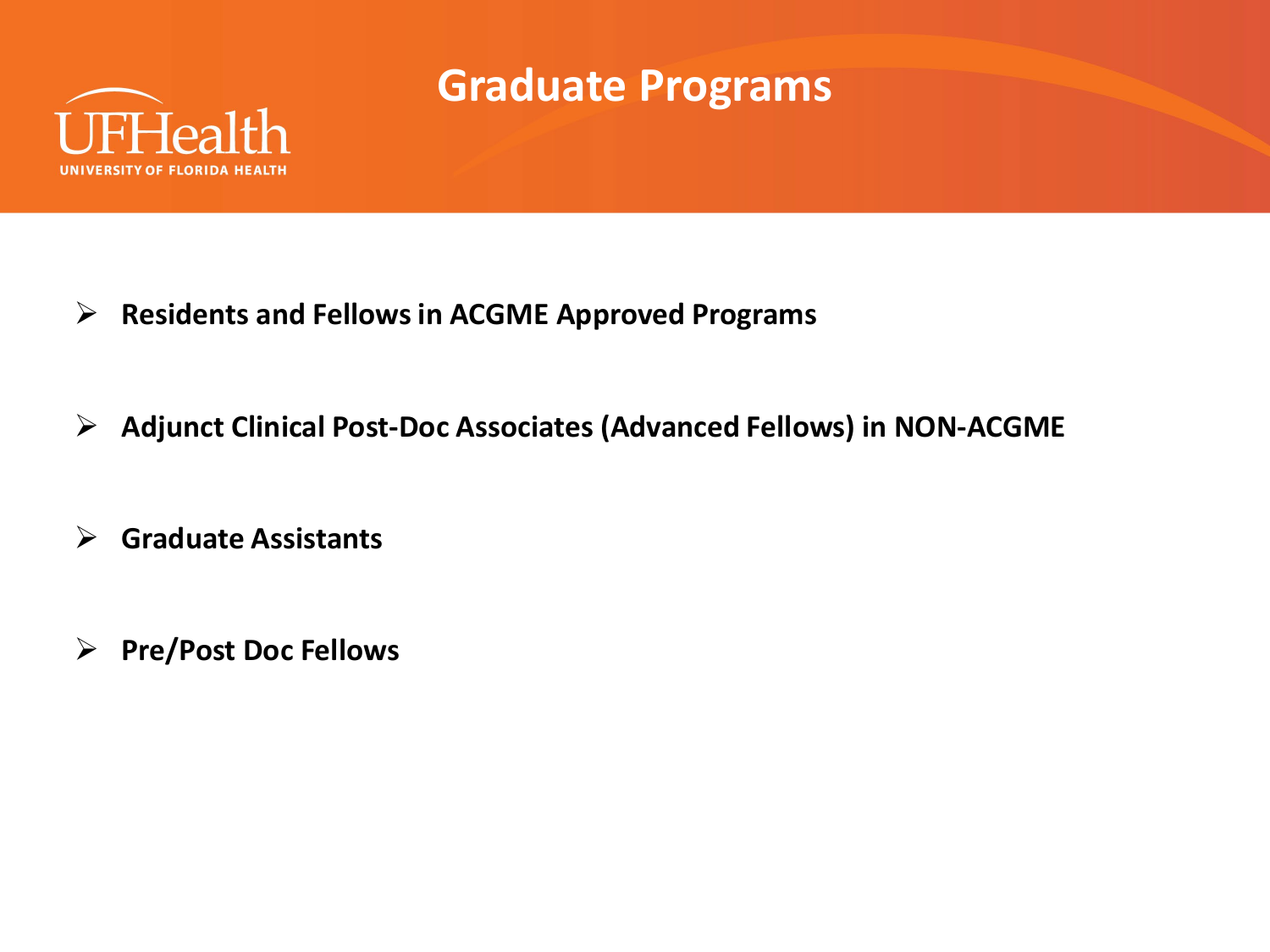

## **Residents and Fellows ACGME approved**

- **Residents** are medical school graduates and **doctors** in training who are taking part in a graduate education (GME) approved program.
- **Fellows** are Residents that complete the core program and stay in a GME approved subspecialty program. Example: (Med-Gastroenterology, Anes-Pain Medicine)
- The College of Medicine is accredited by the Accreditation Council for Graduate Medical Education (ACGME). ACGME is an independent, not-for-profit, physicianled organization that sets and monitors the professional educational standards essential in preparing physicians to deliver safe, high-quality medical care to all Americans.
- Residents and Fellows generally enter our program by the "Match", which is supported by National Residency Match Program (NRMP).
- Currently we have 880 Residents/Fellows in Gainesville and 57 in Sacred Heart Pensacola. PeopleSoft title is Resident for all approved programs.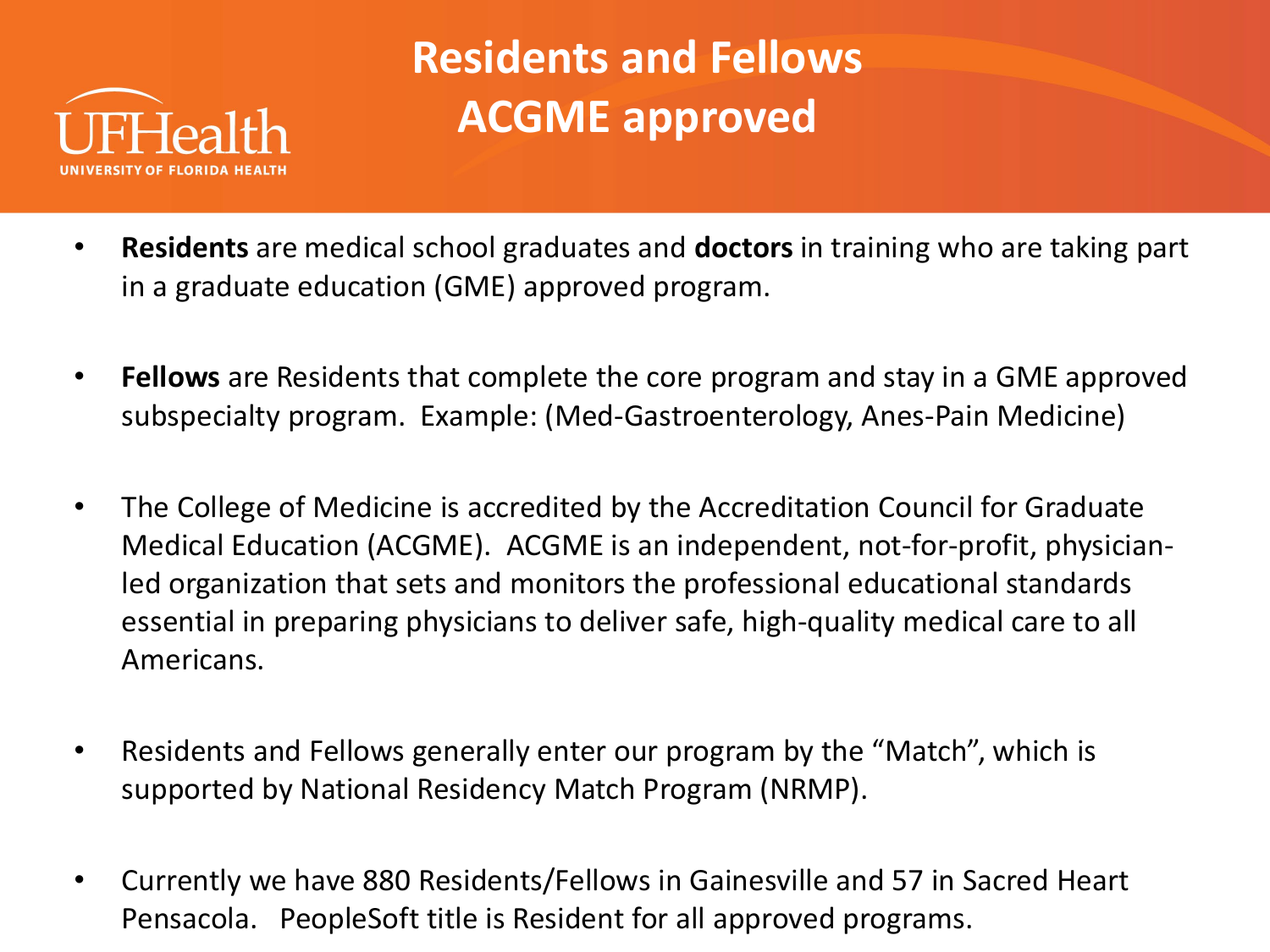

## **Department, Resident and Fellow Support**

- Review and approve all New Hire packets
- Review and approve all Off-cycle terminations, PGY increases, Chief appointments, and other job actions
- **Review and approve Extra Duty payments Programmatic Activity**
- **IMPLEMENT ANNUAL RAISE FILES (7/1 PGY increases)**
- Complete and confirm Termination file (7/1 terms)
- Complete and update all Payroll Distributions for Shands and VA accounts
- Coordinate annual initial and renewal TRN/UO training license with Residents, departments, and the Florida Board to ensure that new and continuing Residents can work on 7/1; there are approximately 300 new applications and 350 renewal applications each year
- Monitor full licensure expiration (ME/OS)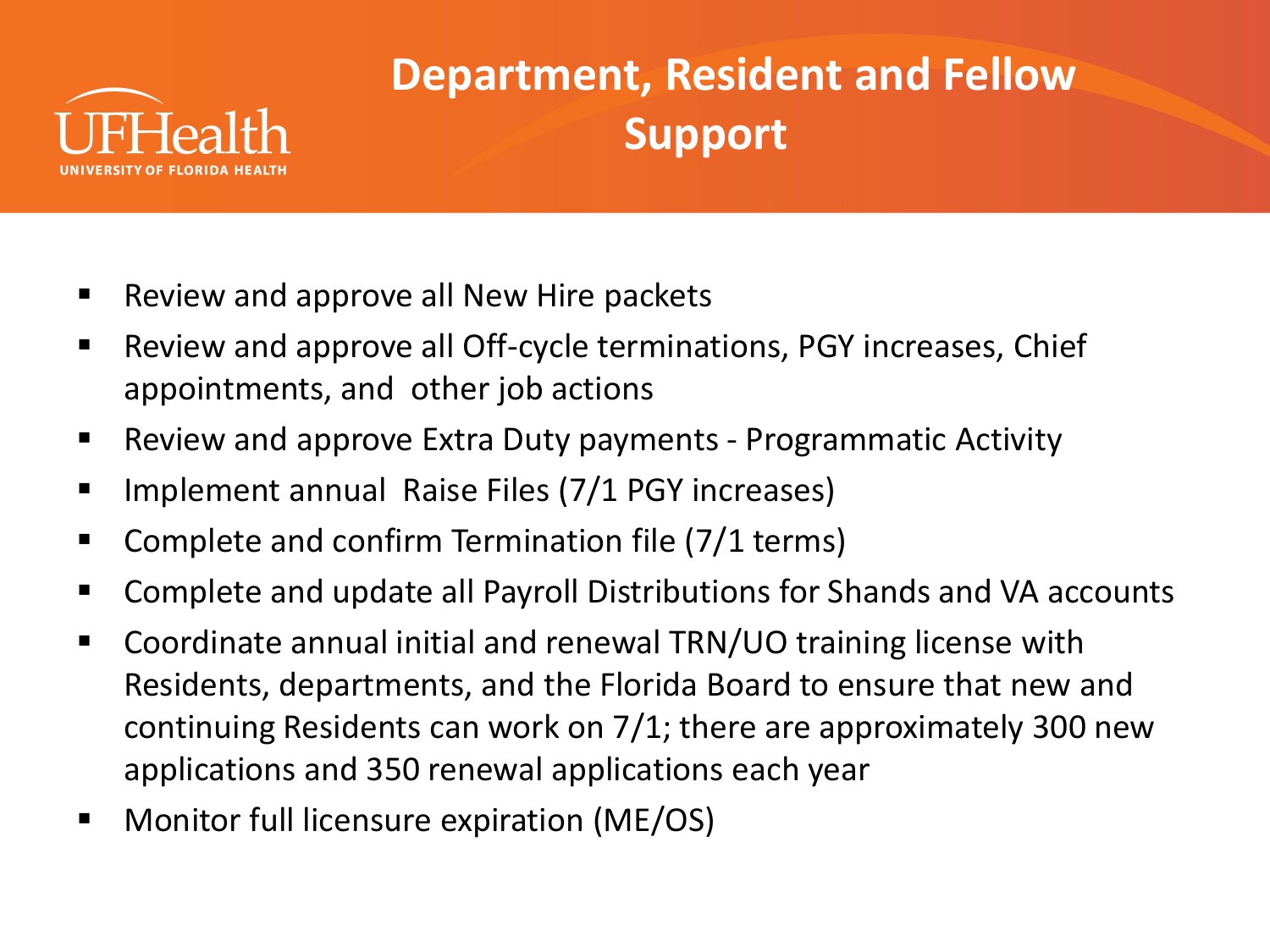

## **Department, Resident and Fellow Support (continued)**

- J1 Clinical Visa submission for initial and renewal applications. The **Educational Commission for Foreign Medical Graduates** (ECFMG) is the sponsoring institution.
- **UA GI Bill Certification for Veteran Residents**
- Resident/Fellow Training Verifications and Public Service Loan Forgiveness forms
- Maintaining New Innovations (online database) Florida License numbers, PGY increases, NPI numbers, Visa information, and Prior training
- Coordinates Resident Leave of Absence with Talent Management in COM-HR, GME, resident, department and main campus
- Resource link:
	- <https://financeadmin.med.ufl.edu/graduate-programs/housestaff/>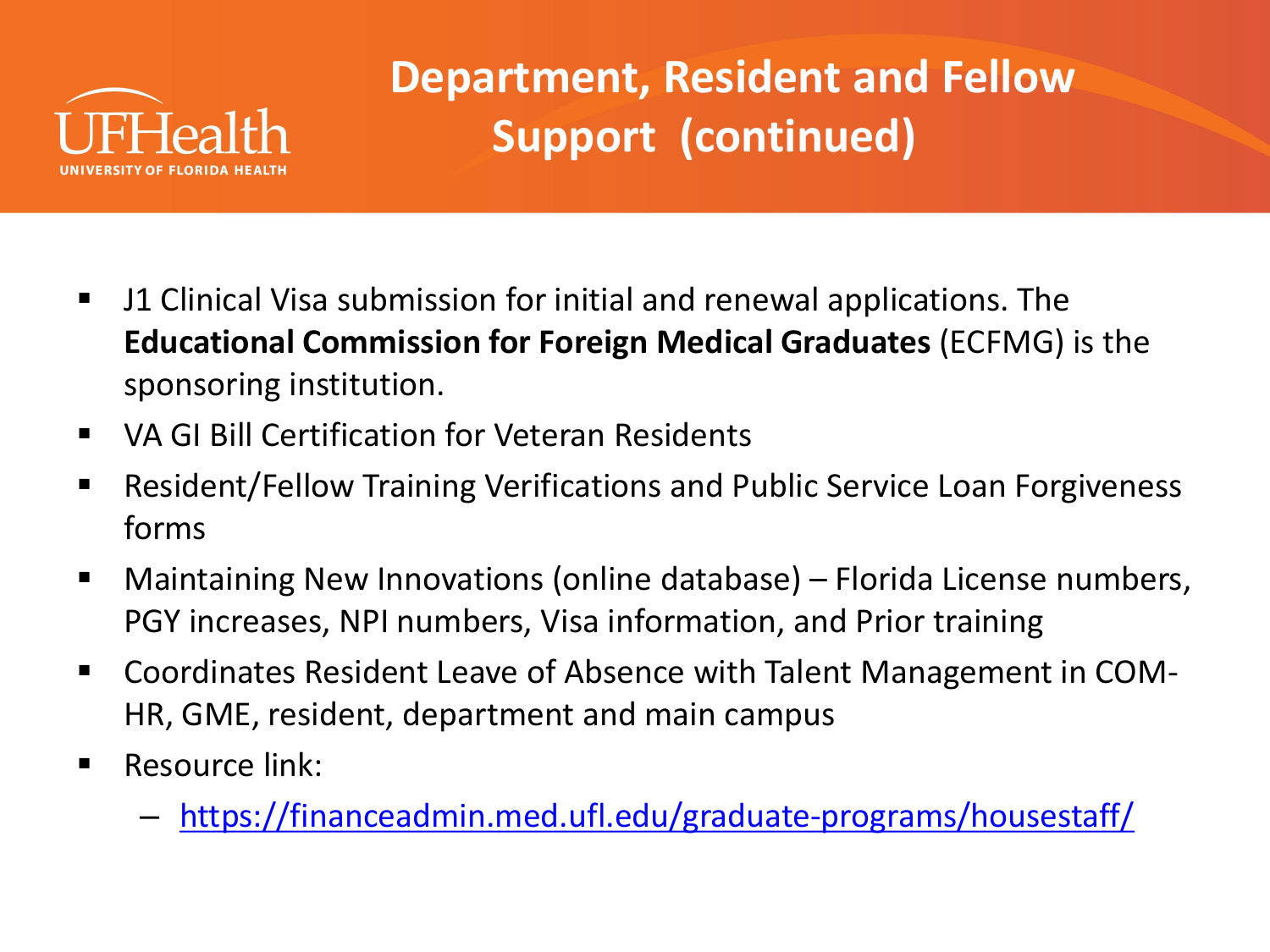

## **Housestaff Budgeting and Reporting**

- Manage and create Shands and VA Housestaff budget which is approximately 52 million dollars
- Create annual stipend levels for all PGY levels
- Reconcile all Shands and VA Housestaff accounts in PeopleSoft
- Process payments, reconcile, and budget for the Dean's Housestaff Operating Expense Account
- New Innovations Create and submit **Intern and Resident Information System** (IRIS)
- Reports to Shands Auditors for annual **Centers for Medicare & Medicaid Services (CMS)** Cost Reporting; this includes creating rotations to properly reflect provider, location, and funding
- VA Invoicing, collection, and quarterly reconciliation
- Monitor rotation schedules for accuracy to ensure that CMS reporting is within federal guidelines and departments are accurately accounting for Shands and VA time appropriately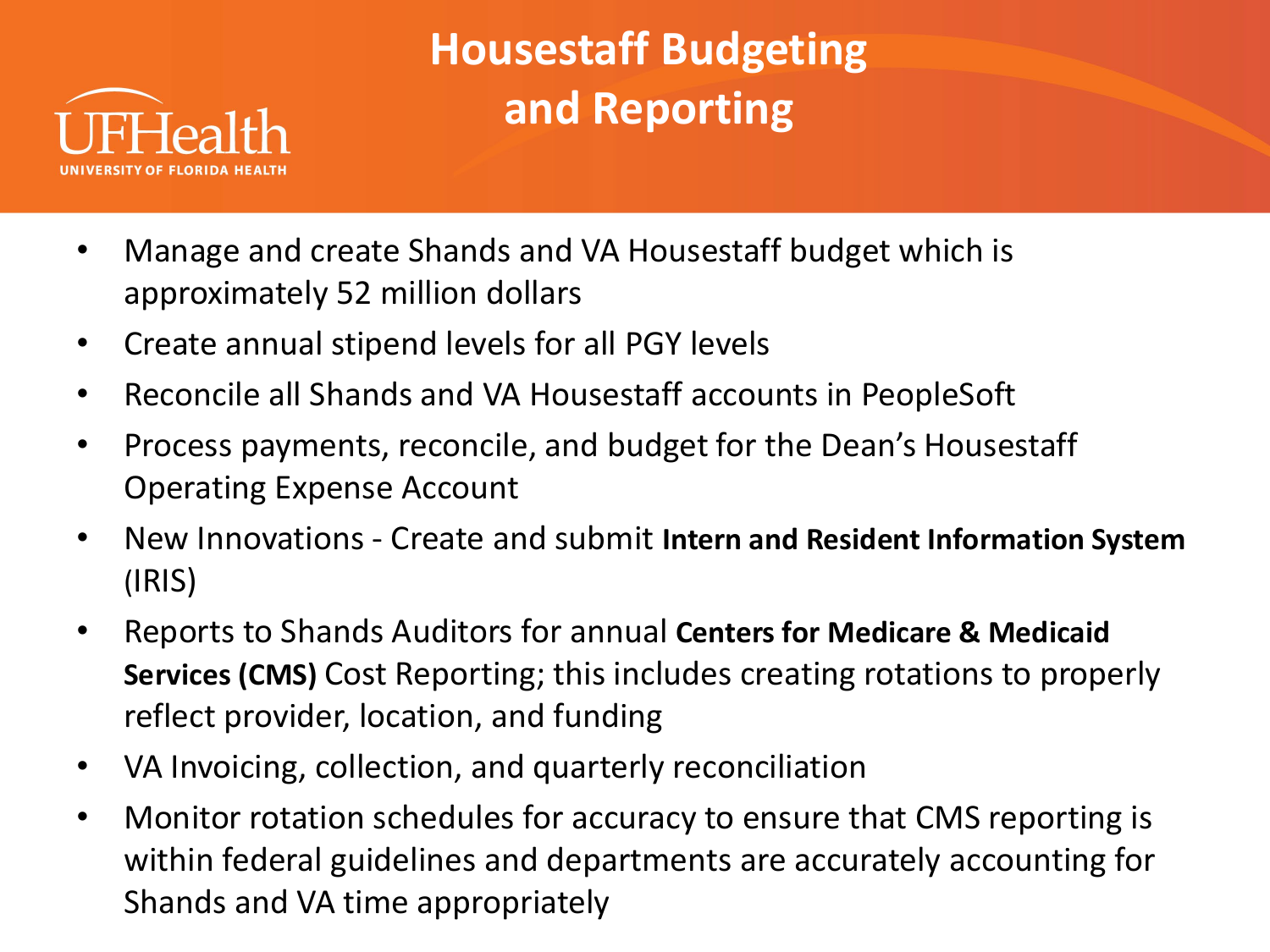

**Adjunct Clinical Post-Doctoral Associate (Non-ACGME)**

- **Advanced Fellows** in NON-ACGME accredited programs that have completed approved programs and are looking for advanced training in specific areas. **Non-Standard programs** are those for which ACGME accreditation is not available and for which there is no board certification. Adj. Clinical PDA may bill with Full Medical License and permission from Dr. Julia Close.
- Rad-Physic program and Psy-Psychology- Ph.D. Graduates that are completing training that involves some type of clinical duties.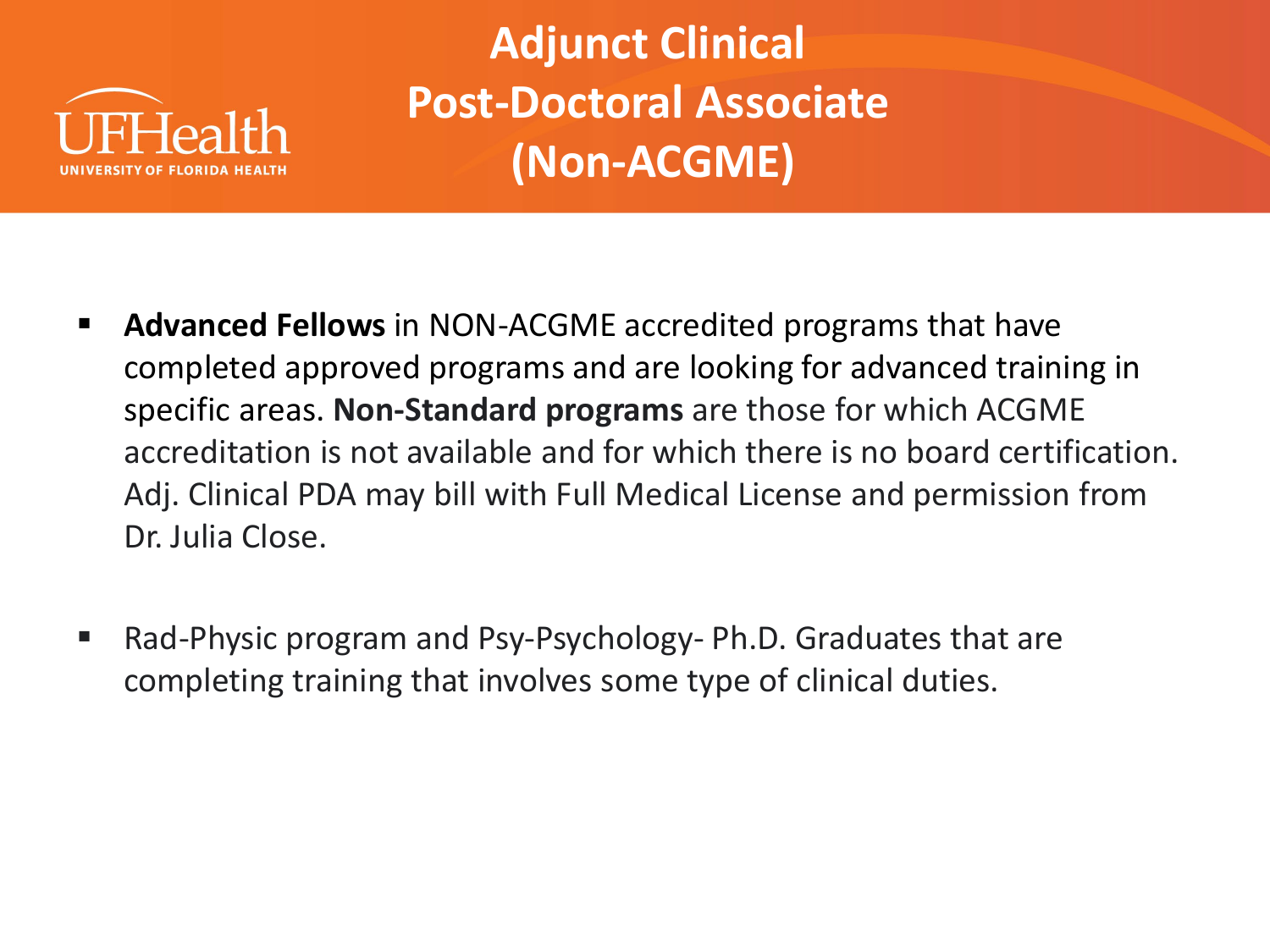

# **Adj. Clinical Post-Doctoral Support**

- Review and routing: Hiring form, Letter of Offer & Permission to Hire
- Review and approve New Hire packets
- Process terminations, increases and other job actions
- Approve additional payments
- Training licenses initial and renewals (TRN/UO)
	- Monitor Permanent Licensure expiration (ME/OS)
- J1 Clinical Visa processing initial and renewals
- Updating New Innovations license numbers, increases, NPI numbers, Visa information and prior training
- Resource link:
	- [https://financeadmin.med.ufl.edu/graduate-programs/academic-ops](https://financeadmin.med.ufl.edu/graduate-programs/academic-ops-faculty/)faculty/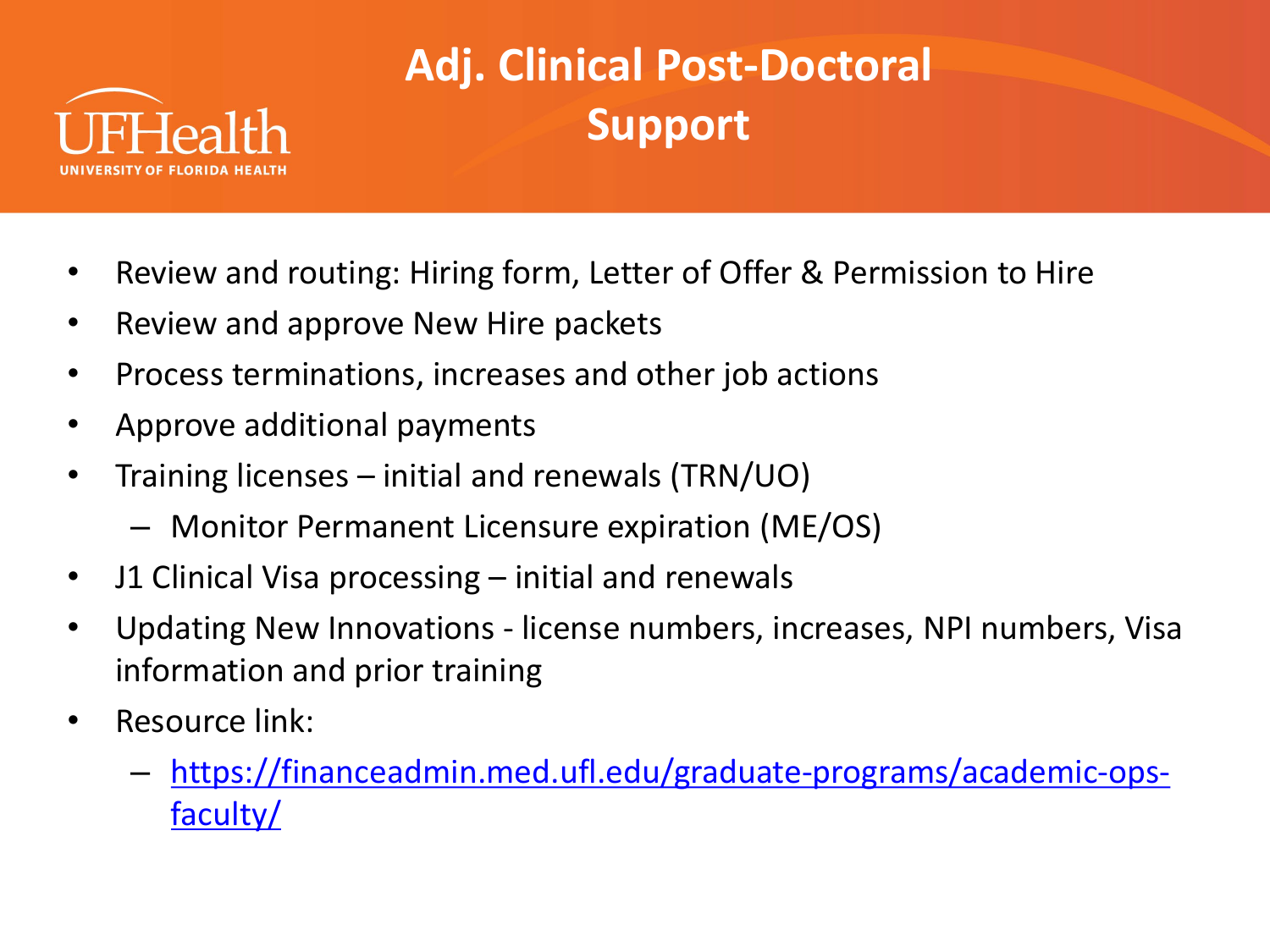

## **Graduate Assistants**

- Most College of Medicine Graduate Assistants are hired in Biomedical Science for two semesters, and then transfer to their department mentor and generally do research.
- BMS Graduate Assistants receive a minimum annual salary of \$29,702 and tuition waivers for 9 hours for Fall, Spring, and 6 hours for Summer.
- College of Medicine has approximately 200 Graduate Assistants.
- Graduate Assistantship appointments will last approximately 4 to 5 years.
- It is not uncommon for some Graduate Assistants to switch to Pre-Doc Fellowship depending on funding secured by department mentor.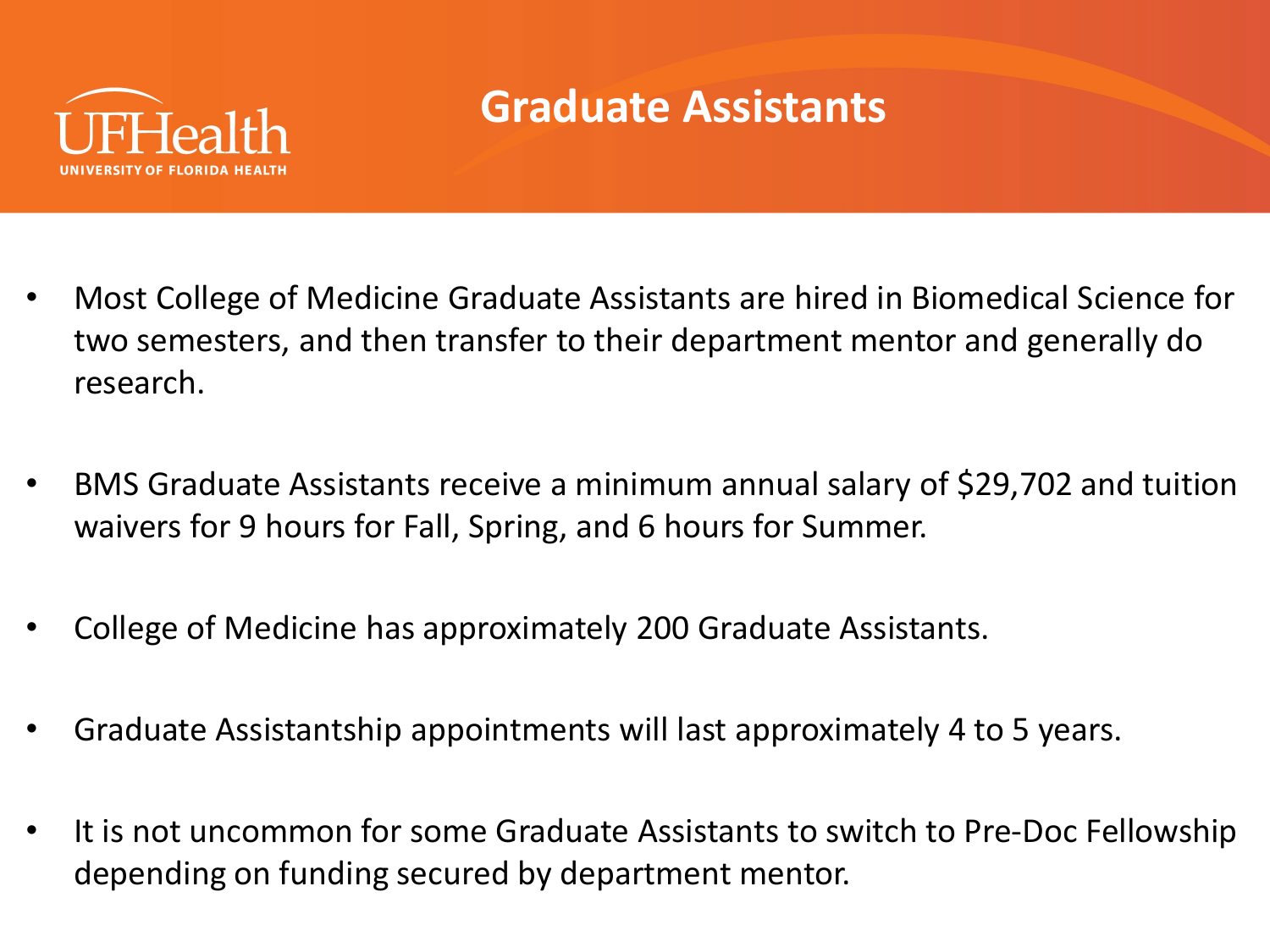

## **Pre-Doc/Post-Doc Fellows**

- **Pre-Doc Fellowships** is an award that is granted to Graduate students. Most Pre-Doc Fellowships are sponsored by F30 Grants and T32 Grants. Kirschstein National Research Service Award (NRSA) (T32) and Ruth L. Kirschstein NRSA for individual Pre-Doctoral MD/PhD Degree Fellows (F30).
- **Pre- Doc Fellowships** receive a stipend based on the beginning and end date of the sponsoring grant. Students that are appointed on Pre-Doc Fellowships are **not** considered employees and are required to be registered for 12 hours of classes.
- **Exception:** COM MD/Ph.D. has special permission to appoint MD/Ph.D. students to Pre-Doc Fellows while attending the MD portion of the training. MD/Ph.D. pays the Registrar directly for the MD portion of schooling.
- **Post-Doc Fellowships** are Postgraduates performing research on an award. Most awards are F30 and T32.
- COM has approximately 15 Post-Doc Fellows and 85 Pre-Doc Fellows.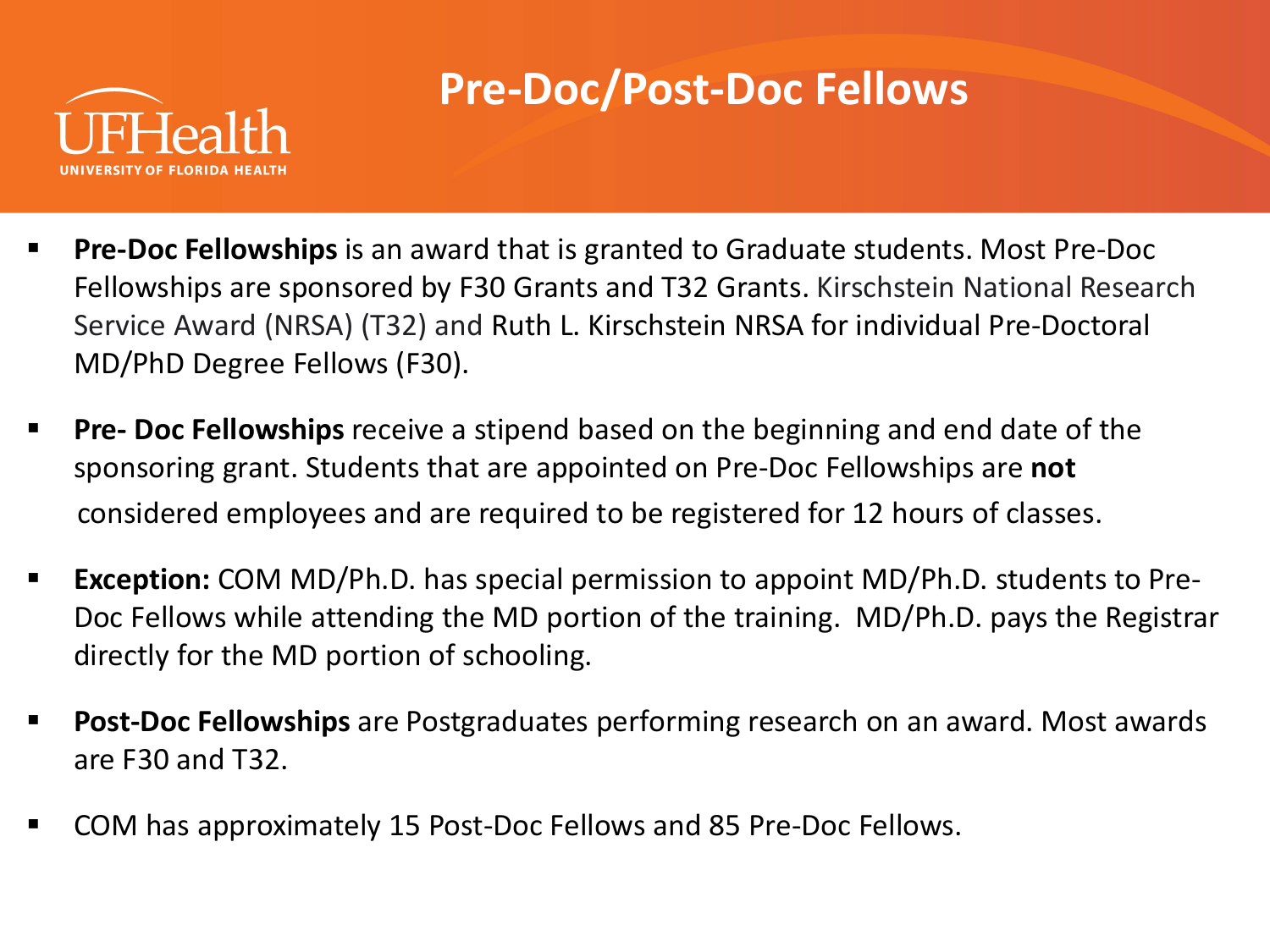

## **Graduate Ast and Pre-Doc/Post-Doc Fellow Support**

- Approves and supports College of Medicine New Hire appointments, Department Transfers, Tuition Waivers, Payroll Distributions, ADD PAYs, terminations, and other job actions.
- Transfer all BMS Graduate Assistants to department mentors, set up initial LOA Tuition Waiver & Payroll Distributions for the academic year.
- Works with departments and Provost to ensure that waivers are processed appropriately and timely.
- Approves and supports Post-Doc Fellowship appointments, ADD PAYs, and terminations for College of Medicine; works closely with Contracts and Grants,
- Facilitates GA Leave of Absence Process
- New Hire Checklist and Resources: *[https://financeadmin.med.ufl.edu/graduate-programs/graduate](https://financeadmin.med.ufl.edu/graduate-programs/graduate-assistants/)assistants/*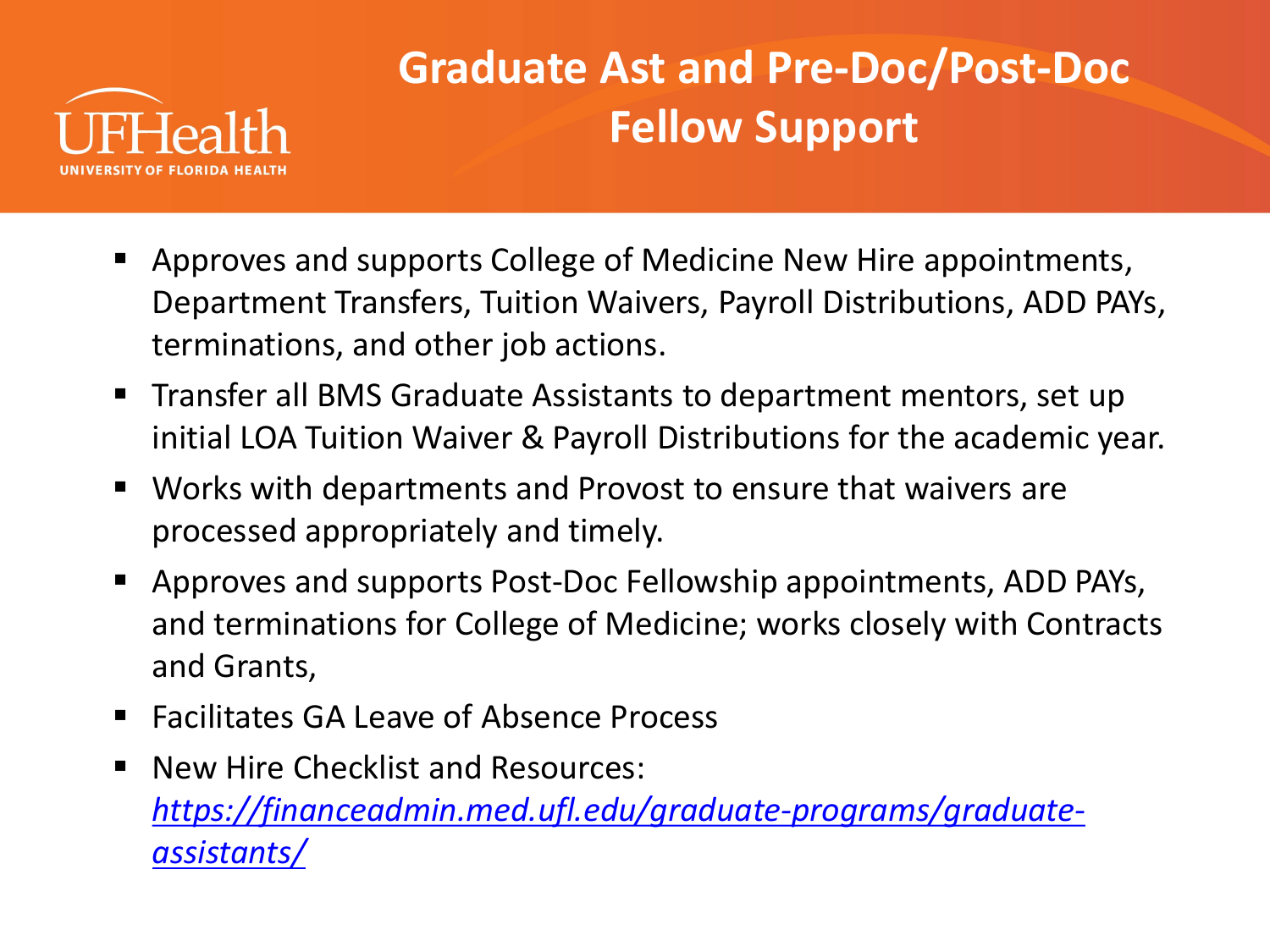

## **Graduate Ast and Pre-Doc/Post-Doc Resources**

#### **Graduate Assistants, Pre-Doc and Post-Doc Fellowships**

Resource link:

<https://financeadmin.med.ufl.edu/graduate-programs/graduate-assistants/>

- General GA requirements
- Registration requirements
- Minimum salaries
- Employment Letter template (initial and annual renewal required)
- Pre/Post-Doc Memorandum of Understanding (MOU)
- Academic Calendar
- Contracts and Grants overview

GAU:<https://hr.ufl.edu/manager-resources/employee-relations/union-contracts/collective-bargaining-agreement/>

GA and Pre-Doc Tuition Waiver required each semester (Fall, Spring, Summer)

*MyUFL Human Resources Workforce Administration UF Grad Letters of Appointment*

- GA hire Job Code: 000540
- Pre-Doc hire Job Code: 000396 (non-employment)